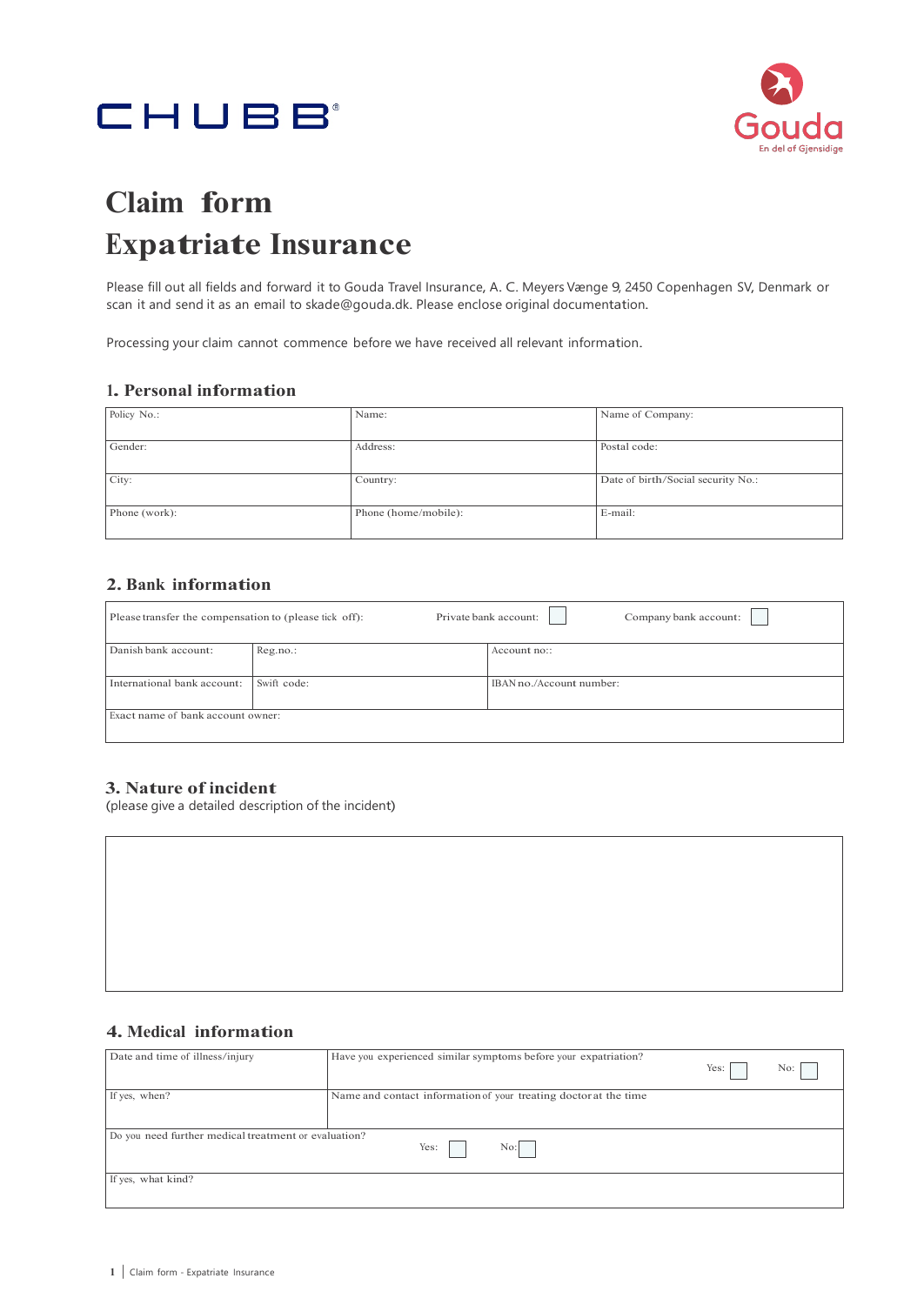#### **5. Expenses**

(please enclose original documentation)

| Diagnosis | Nature of expense<br>(doctor, medicine etc.) | Amount<br>(currency) | Have you already paid? |
|-----------|----------------------------------------------|----------------------|------------------------|
|           |                                              |                      | Yes:<br>No:            |
|           |                                              |                      | Yes:<br>No:            |
|           |                                              |                      | Yes:<br>No:            |
|           |                                              |                      | Yes:<br>No:            |
|           |                                              |                      | Yes:<br>No:            |
|           |                                              |                      | Yes:<br>No:            |
| Total     |                                              |                      |                        |

## **6. Loss, damage or delay of personal belongings**

| When did the incident occur (date/month/year):     |                                 | In case of luggage delay, kindly state when the luggage was received<br>(date/month/year/time) |                    |  |                       |                                     |  |
|----------------------------------------------------|---------------------------------|------------------------------------------------------------------------------------------------|--------------------|--|-----------------------|-------------------------------------|--|
| When did you notice the incident (date/month/year) |                                 |                                                                                                |                    |  |                       |                                     |  |
| To whom did you report the incident?               |                                 |                                                                                                |                    |  |                       |                                     |  |
| Police                                             | Hotel                           |                                                                                                | Guide              |  | Gouda Alarm<br>Centre | Airline/transpor-<br>tation company |  |
| Other                                              |                                 |                                                                                                |                    |  |                       |                                     |  |
| Where were the items, when the incident happened?  |                                 |                                                                                                |                    |  |                       |                                     |  |
| Car/Trunk<br>Car/Cabin                             | Train                           |                                                                                                | Airplane           |  | Bus                   | Apartment/<br>Hotel room            |  |
| Other                                              |                                 |                                                                                                |                    |  |                       |                                     |  |
| Was the luggage checked in/deposited?              |                                 |                                                                                                | If yes, with whom? |  |                       |                                     |  |
| Yes<br>N <sub>o</sub>                              |                                 |                                                                                                |                    |  |                       |                                     |  |
| Was the storage area locked?                       | Where there any signs of forced |                                                                                                | If yes, which?     |  |                       |                                     |  |
| Yes<br>N <sub>o</sub>                              | entry?<br>Yes                   | N <sub>o</sub>                                                                                 |                    |  |                       |                                     |  |

## **7. Lost/damaged items/replacement purchases** (please enclose original documentation)

| What did you lose/buy? | Date of purchase | Purchase price | Claim (local currency) | Claim (DKK) |
|------------------------|------------------|----------------|------------------------|-------------|
|                        |                  |                |                        |             |
|                        |                  |                |                        |             |
|                        |                  |                |                        |             |
|                        |                  |                |                        |             |
|                        |                  |                |                        |             |
|                        |                  |                |                        |             |
|                        |                  |                |                        |             |
|                        |                  |                |                        |             |
|                        |                  |                |                        |             |
|                        |                  |                |                        |             |
|                        |                  |                |                        |             |
|                        |                  |                |                        |             |
|                        |                  |                |                        |             |
|                        |                  |                |                        |             |
|                        |                  |                |                        |             |
|                        |                  |                |                        |             |
|                        |                  |                |                        |             |
| Total                  |                  |                |                        |             |
|                        |                  |                |                        |             |
|                        |                  |                |                        |             |